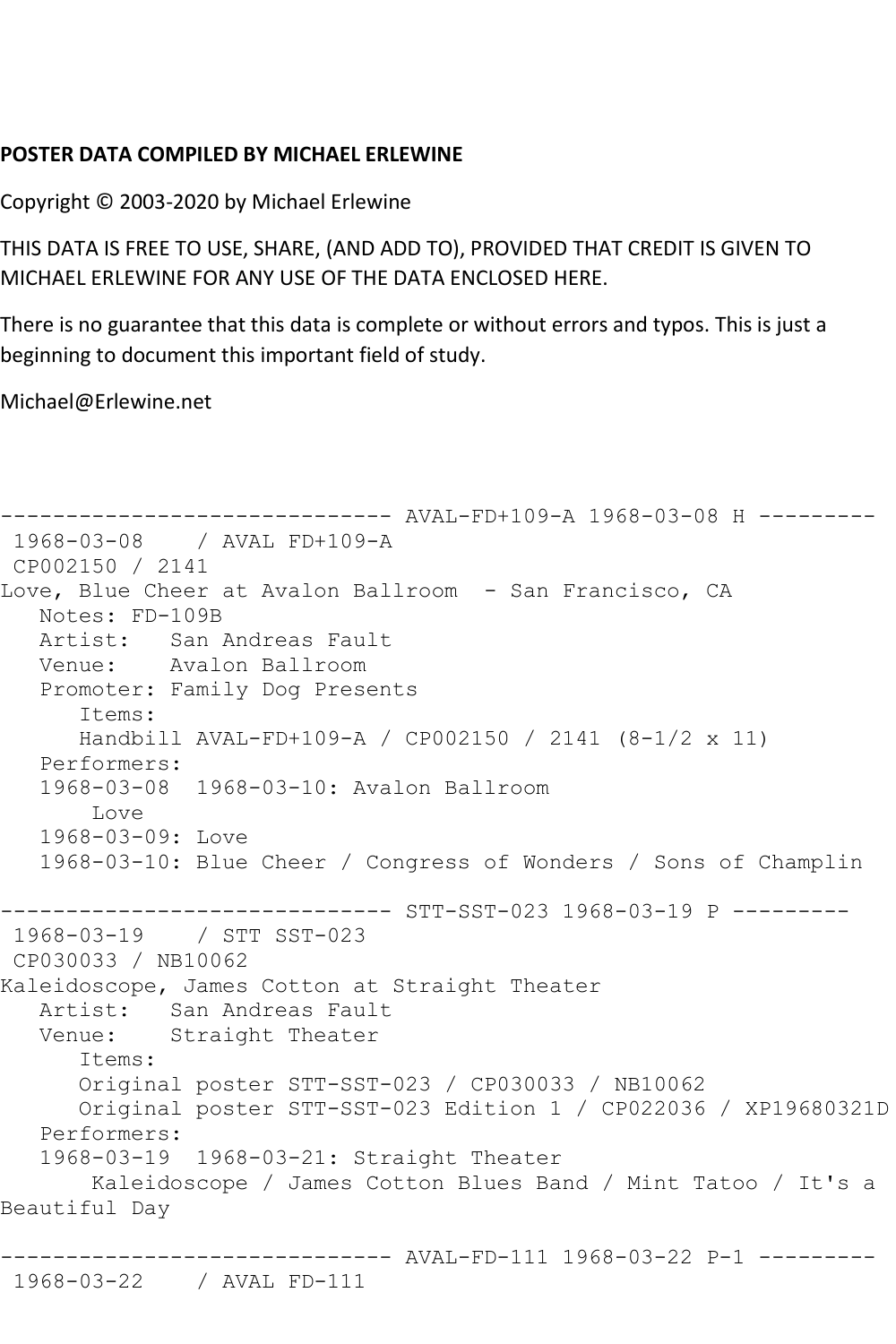CP006398 / CP01648 Siegel Schwall Blues Band, Kaleidoscope at Avalon Ballroom - San Francisco, CA Private Notes: FD-CD(stamp) FD-OP-1 Artist: San Andreas Fault Venue: Avalon Ballroom Promoter: Family Dog Presents Items: Original poster AVAL-FD-111 Edition 1 / CP006398 / CP01648 Description: 1 original (14 x 20) Price: 50.00 Postcard AVAL-FD-111 Edition 1 / CP005369 / CP00617 Description: 1 original with postal variants. See Eric King's guide for complete details. (5 x 7) Price: 20.00 Performers: 1968-03-22 1968-03-24: Avalon Ballroom Set: Family Dog Series Siegel Schwall Blues Band / Kaleidoscope / Savage Resurrection ------------------------------ 1968-04-03 P --------- 1968-04-03 / CP061402 / CP061402 Superball at Winterland [San Francisco, CA] Benefit: KMPX First Birthday Benefit Artist: San Andreas Fault Venue: Winterland Items: Original poster / CP061402 / CP061402 (14 x 20-3/8) Performers: 1968-04-03: Winterland Superball ----- STT-SST-086 1968-04-24 P-1 ---------1968-04-24 / STT SST-086 CP000500 / 0505 Time Again, Big Brother and the Holding Company at Straight Theater - San Francisco, CA Notes: San Andreas Fault Benefit: Save the Straight Theater Artist: San Andreas Fault Venue: Straight Theater Items: Original poster STT-SST-086 Edition 1 / CP000500 / 0505 Performers: 1968-04-24: Straight Theater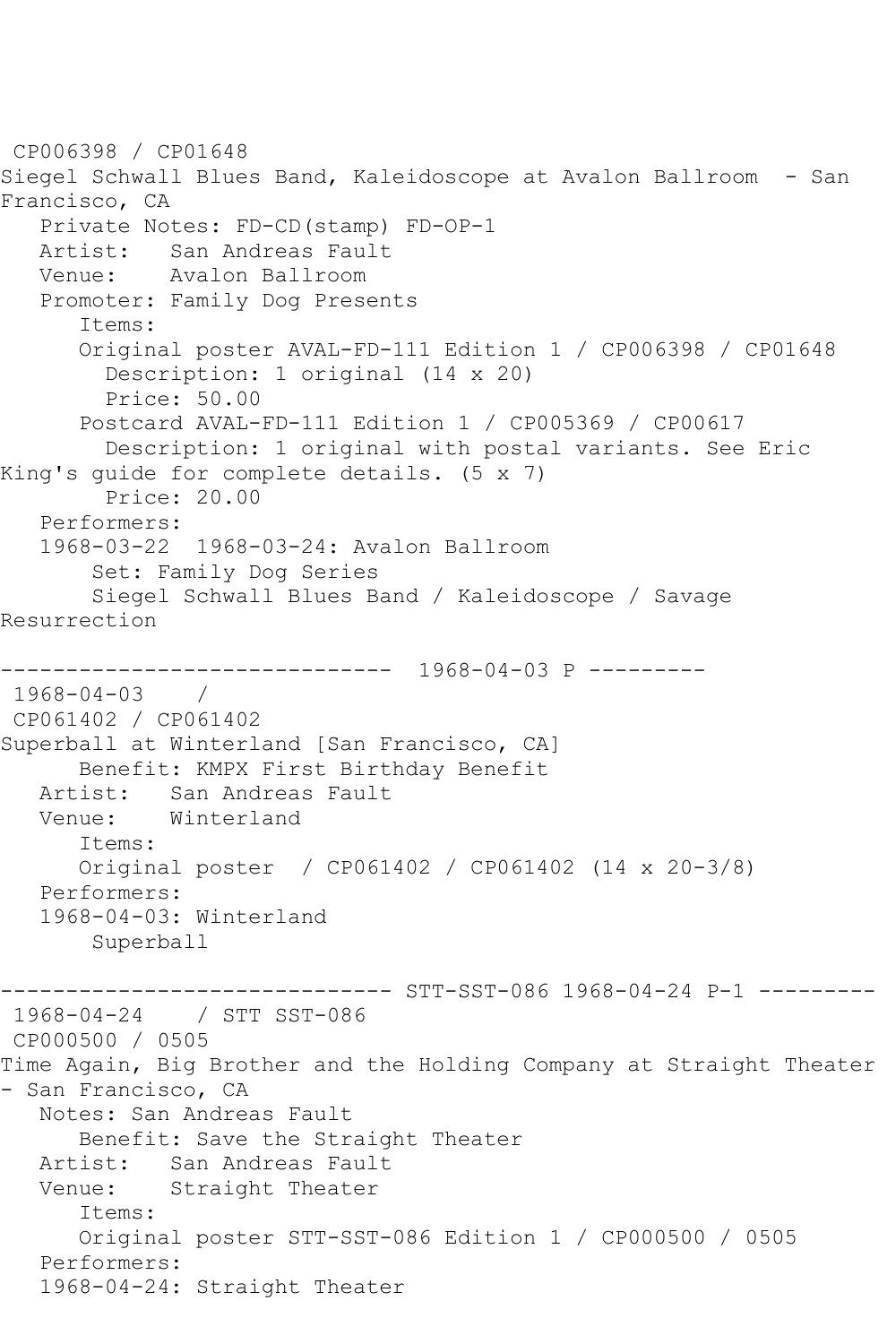Time Again / Big Brother and the Holding Company / Sons of Champlin / Congress of Wonders / Curley Cooke's Hurdy Gurdy Band / Indian Head Band / Ace of Cups / Phoenix ------------------------------ CIVC-FD+ 1968-05-12 H-1 --------- 1968-05-12 / CIVC FD+ CP013460 / HG680512 Kaleidoscope, Initial Shock at Civic Center Plaza [Detroit, MI] Artist: San Andreas Fault<br>Venue: Civic Center Plaza Civic Center Plaza, SF Promoter: Family Dog Presents Items: Handbill CIVC-FD+ Edition 1 / CP013460 / HG680512 (8-1/2 x 14) Performers: 1968-05-12: Civic Center Plaza, SF Kaleidoscope / Initial Shock / Country Weather / A.B. Skhy Blues Band ------------------------------ STT-SST-091 1968-05-18 P-1 --------- 1968-05-18 / STT SST-091 CP001335 / 1351 Allmen Joy, Flamin' Groovies at Straight Theater - San Francisco,  $C$  $A$  Artist: San Andreas Fault Venue: Straight Theater Items: Original poster STT-SST-091 Edition 1 / CP001335 / 1351 Performers: 1968-05-18 1968-05-19: Straight Theater Allmen Joy / Flamin' Groovies / Curley Cooke's Hurdy Gurdy Band / Petrus ------------------------------ STT-SST-092 2.231 1968-05-24 P-1 ---- ----- 1968-05-24 / STT SST-092 2.231 CP001340 / 1356 Charlie Musselwhite, Savage Resurrection at Straight Theater - San Francisco, CA Notes: This item appears in the Art of Rock book, plate no. 2.231 Artist: San Andreas Fault Venue: Straight Theater Promoter: Book: Art of Rock Items: Original poster STT-SST-092 2.231 Edition 1 / CP001340 / 1356 AORPlate: 2.231 Performers: 1968-05-24 1968-05-25: Straight Theater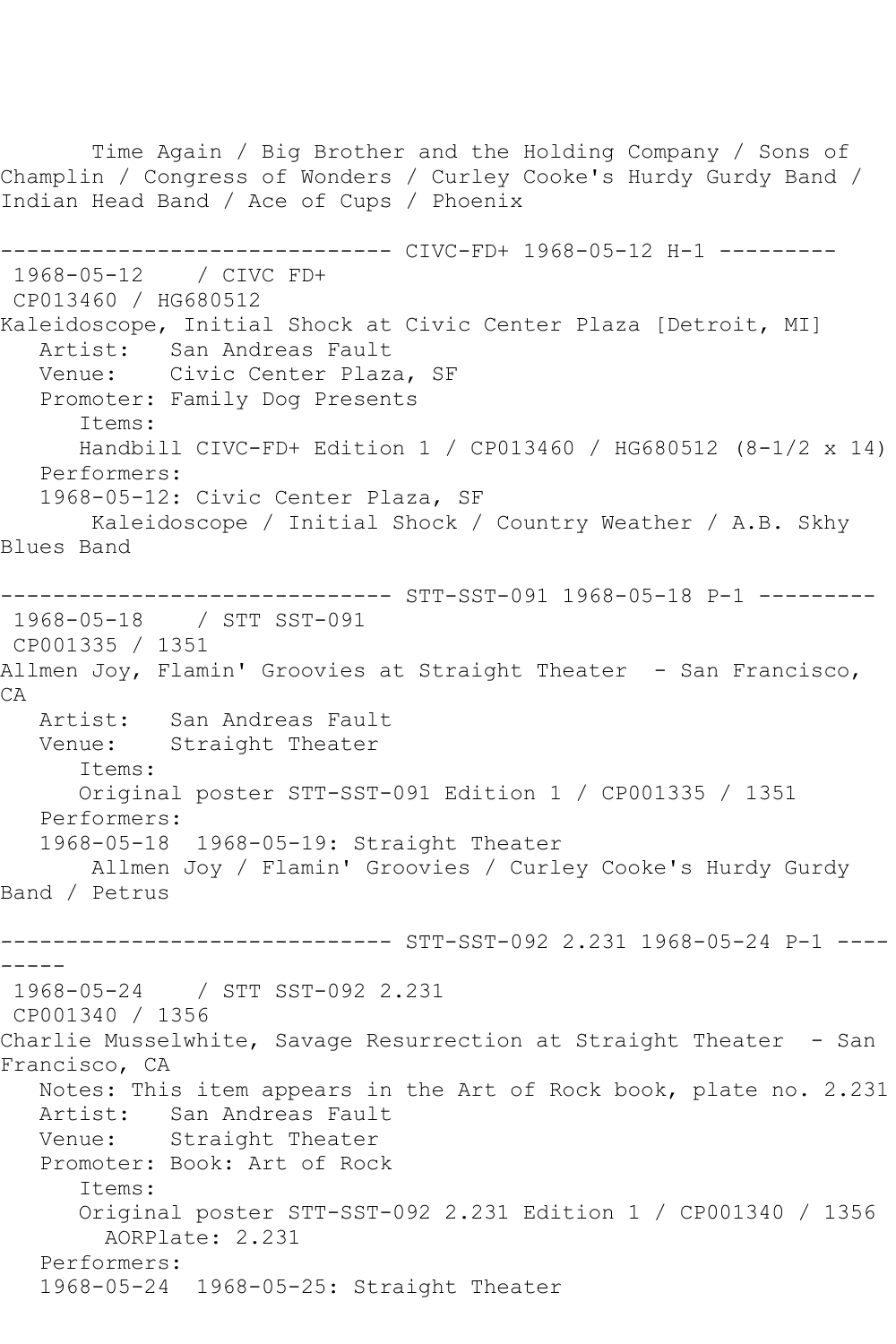Charlie Musselwhite / Savage Resurrection / Dan Hicks ------------------------------ 1968-06-28 P-1 --------- 1968-06-28 / CP060307 / CP060307 Steve Miller Blues Band, Buddy Guy at Carousel Ballroom [San Francisco, CA] Artist: San Andreas Fault Venue: Carousel Ballroom Items: Original poster / CP020531 / XL19680628A Original poster Edition 1 / CP060307 / CP060307 (16-5/8 x 21- 1/4) Price: 175.00 Performers: 1968-06-28 1968-06-30: Carousel Ballroom Steve Miller Blues Band / Buddy Guy / Initial Shock / Brotherhood of Light ------------------------------ SOF-3.015 1968-07-04 P-1 --------- 1968-07-04 / SOF 3.015 CP007027 / CP02277 Spirit, Pyewacket at Sound Factory - Sacramento, CA Notes: This item appears in the Art of Rock book, plate no. 3.015 Private Notes: \* B- 300 @ Artist: San Andreas Fault Venue: Sound Factory Promoter: Book: Art of Rock Items: Original poster SOF-3.015 Edition 1 / CP007027 / CP02277 (14 x 20-1/2) AORPlate: 3.015 Price: 500.00 SOF-3.015 / CP000644 / 0651 AORPlate: 3.015 Performers: 1968-07-04 1968-07-05: Sound Factory Spirit / Pyewacket / Stillborn Time ------------------------------ SOF 1968-07-12 H-1 --------- 1968-07-12 / SOF Steppenwolf, Ace of Cups at Sound Factory - Sacramento, CA Artist: San Andreas Fault Venue: Sound Factory Items: Handbill SOF Edition  $1 / (4-3/8 \times 6-2/8)$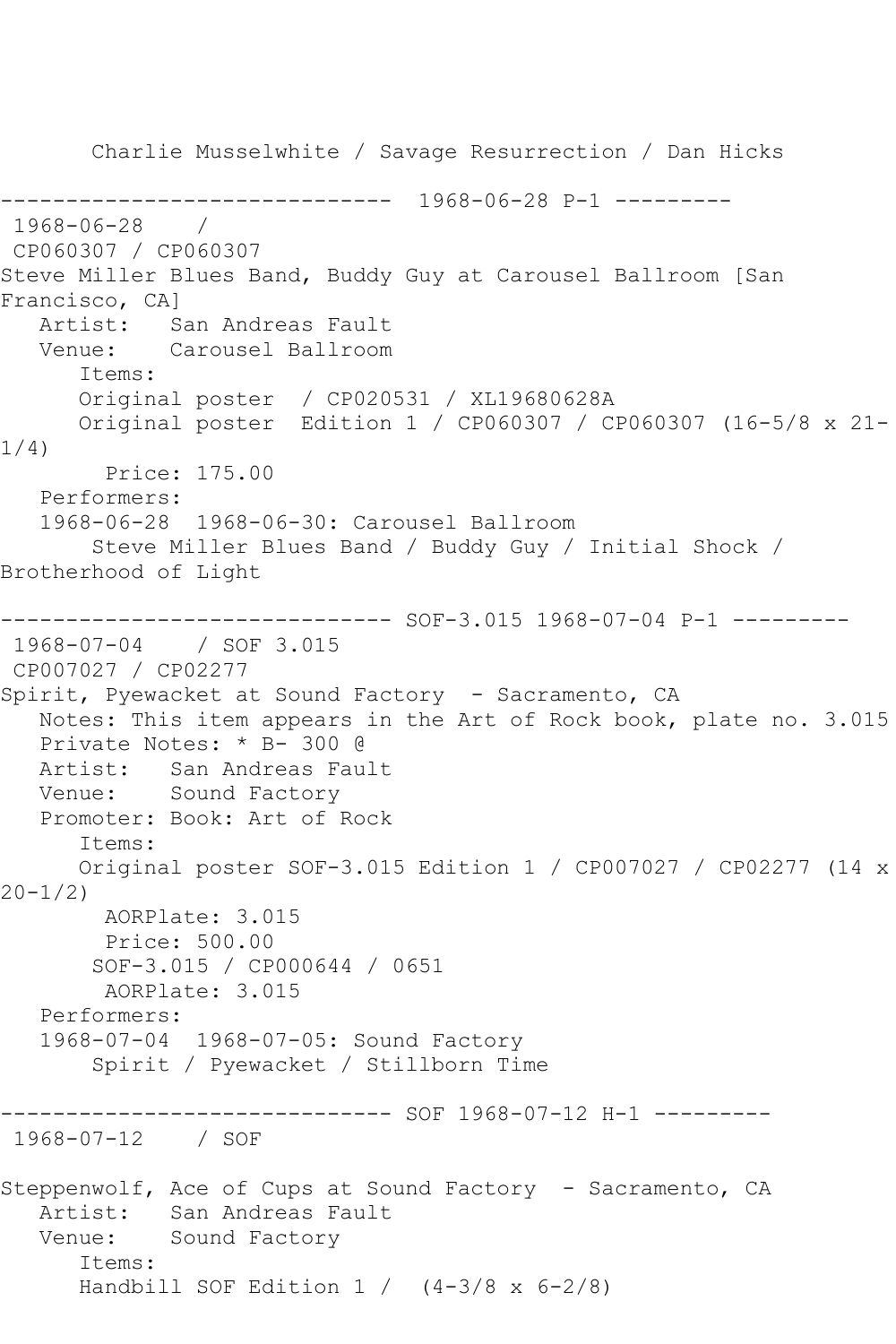```
 Performers:
   1968-07-12 1968-07-01: Sound Factory
        Steppenwolf / Ace of Cups / Initial Shock
------------------------------ CHE 1968-07-12 P-1 ---------
1968-07-12 / CHE 
CP006126 / CP01375
Collectors, Pacific Gas and Electric at Cheetah - Los Angeles, CA
   Private Notes: * A-/B+ 100@
   Artist: San Andreas Fault
   Venue: Cheetah
       Items:
       Original poster CHE Edition 1 / CP006126 / CP01375
         Price: 300.00
   Performers:
   1968-07-12 1968-07-14: Cheetah
        Collectors / Pacific Gas and Electric / Salvation
     ------------------------------ 1968-07-12 P ---------
1968-07-12 / 
CP061392
Collectors, Cheetah at Pacific Gas and Electric
     Benefit: Lights by Thomas Edison and Castle Lighting<br>cist: SAF
  Artist:<br>Venue:
           Pacific Gas and Electric
   Promoter: High Torr
       Items:
      Original poster / CP061392 / CP061392 (15-3/4 x 22-1/2)
   Performers:
   1968-07-12 1968-07-14: Pacific Gas and Electric
        Collectors / Cheetah / Salvation
------------------------------ 1968-07-12 P ---------
1968-07-12 / 
CP061562
Steppenwolf, Ace of Cups at Sound Factory [Sacramento, CA]
   Notes: Handbill
       Benefit: Brotherhood of Light
   Artist: San Andreas Fault
   Venue: Sound Factory
       Items:
      Original poster / CP061562 / CP061562 (4-1/2 x 6-1/2)
         Notes: Handbill
   Performers:
   1968-07-12 1968-07-13: Sound Factory
        Steppenwolf / Ace of Cups
```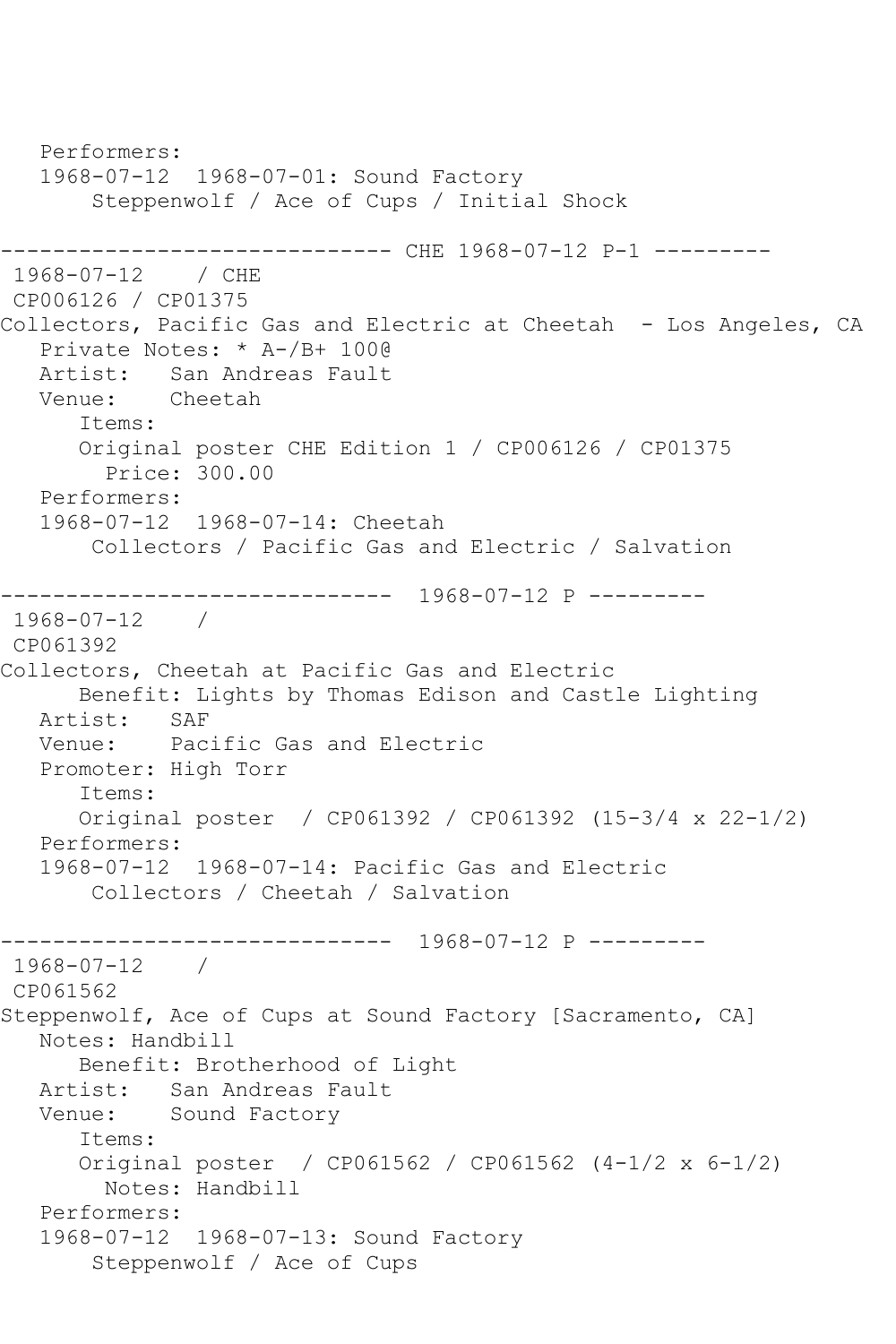------------------------------ SANC 1968-07-18 P-1 --------- 1968-07-18 / SANC CP001789 / 1811 New Charlatans, Steppenwolf at Sanctuary - Philadelphia, PA Artist: San Andreas Fault Venue: Sanctuary Items: Original poster SANC Edition 1 / CP001789 / 1811 Handbill SANC Edition 1 / CP000672 / 0679 (5 x 7-1/2) Performers: 1968-07-18 1968-07-21: Sanctuary New Charlatans / Steppenwolf / Country Weather / Maggie's Farm ------------------------------ SOF 1968-07-19 P --------- 1968-07-19 / SOF CP700206 Chambers Brothers, A.B. Skhy Blues Band at Sound Factory -Sacramento, CA Artist: San Andreas Fault Venue: Sound Factory Items: Original poster SOF / CP700206 (20-3/16 x 14-1/4) Original poster SOF Edition 1 / CP001190 / 1200 (20-3/16 x 14- 1/4) Handbill SOF / CP061561 / CP061561 (CP061561) Performers: 1968-07-19 1968-07-20: Sound Factory Chambers Brothers / A.B. Skhy Blues Band / Stillborn Time --------- AVAL-FD-129 1968-07-23 P-1 ---------1968-07-23 / AVAL FD-129 CP006404 / CP01654 Country Joe and the Fish, Pacific Gas and Electric at Avalon Ballroom - San Francisco, CA Notes: Photo: Jerry Wainwright Private Notes: FD-CD(stamp) FD-OP-1<br>Artist: San Andreas Fault San Andreas Fault Venue: Avalon Ballroom Promoter: Family Dog Presents Items: Original poster AVAL-FD-129 Edition 1 / CP006404 / CP01654 Description: 1 original (14 x 21-1/8) Price: 150.00 Postcard AVAL-FD-129 Edition 1 / CP005400 / CP00649 Description: 1 original with postal variants, 1 reprint. See Eric King's guide for complete details. (4-1/2 x 6-1/2)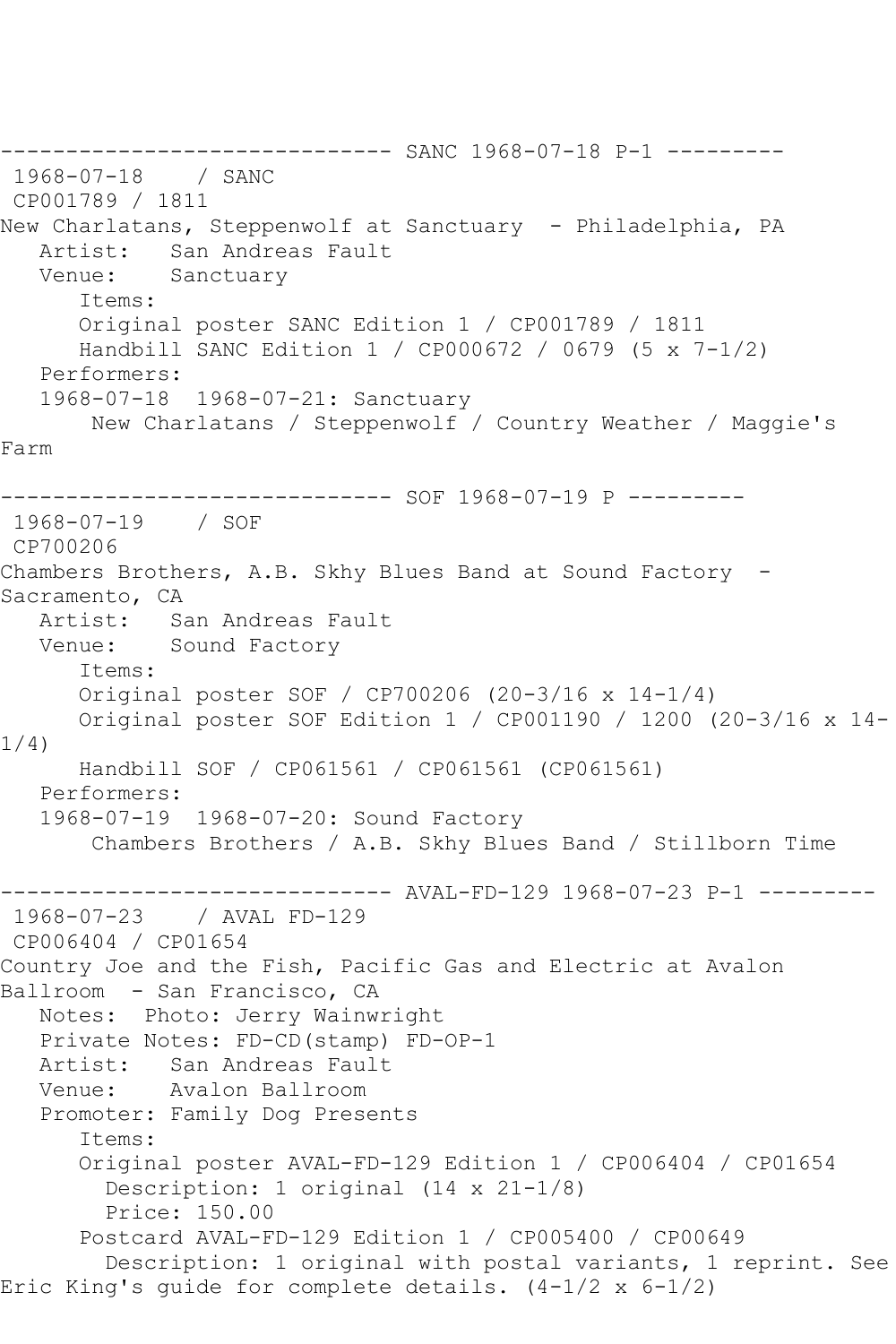Price: 25.00 Performers: 1968-07-23 1968-07-25: Avalon Ballroom Set: Family Dog Series Country Joe and the Fish / Pacific Gas and Electric / Boogie ------------------------------ 1968-08-09 P --------- 1968-08-09 / Quicksilver Messenger Service, Ace of Cups at Sound Factory - Sacramento, CA Artist: San Andreas Fault Venue: Sound Factory Items: Original poster / Performers: 1968-08-09 1968-08-10: Sound Factory Quicksilver Messenger Service / Ace of Cups / Congress of Wonders ------------------------------ SOF-3.019 1968-08-16 P-1 --------- 1968-08-16 / SOF 3.019 CP002224 / 2214 Pink Floyd, Initial Shock at Sound Factory - Sacramento, CA Notes: This item appears in the Art of Rock book, plate no. 3.019 Artist: San Andreas Fault Venue: Sound Factory Promoter: Book: Art of Rock Items: Original poster SOF-3.019 Edition 1 / CP002224 / 2214 (13- 11/16 x 20-1/2) AORPlate: 3.019 Performers: 1968-08-16 1968-08-17: Sound Factory Pink Floyd / Initial Shock / A.B. Skhy Blues Band ------------------------------ AVAL-FD-145 1968-11-08 P-1 --------- 1968-11-08 / AVAL FD-145 CP006420 / CP01670 Mother Earth, Kaleidoscope at Avalon Ballroom - San Francisco, CA Notes: Photo by Jerry Wainwright Private Notes: FD-CD(double-146) FD-OP-1 Artist: San Andreas Fault<br>Venue: Avalon Ballroom Avalon Ballroom Promoter: Family Dog Presents Items: Original poster AVAL-FD-145 Edition 1 / CP006420 / CP01670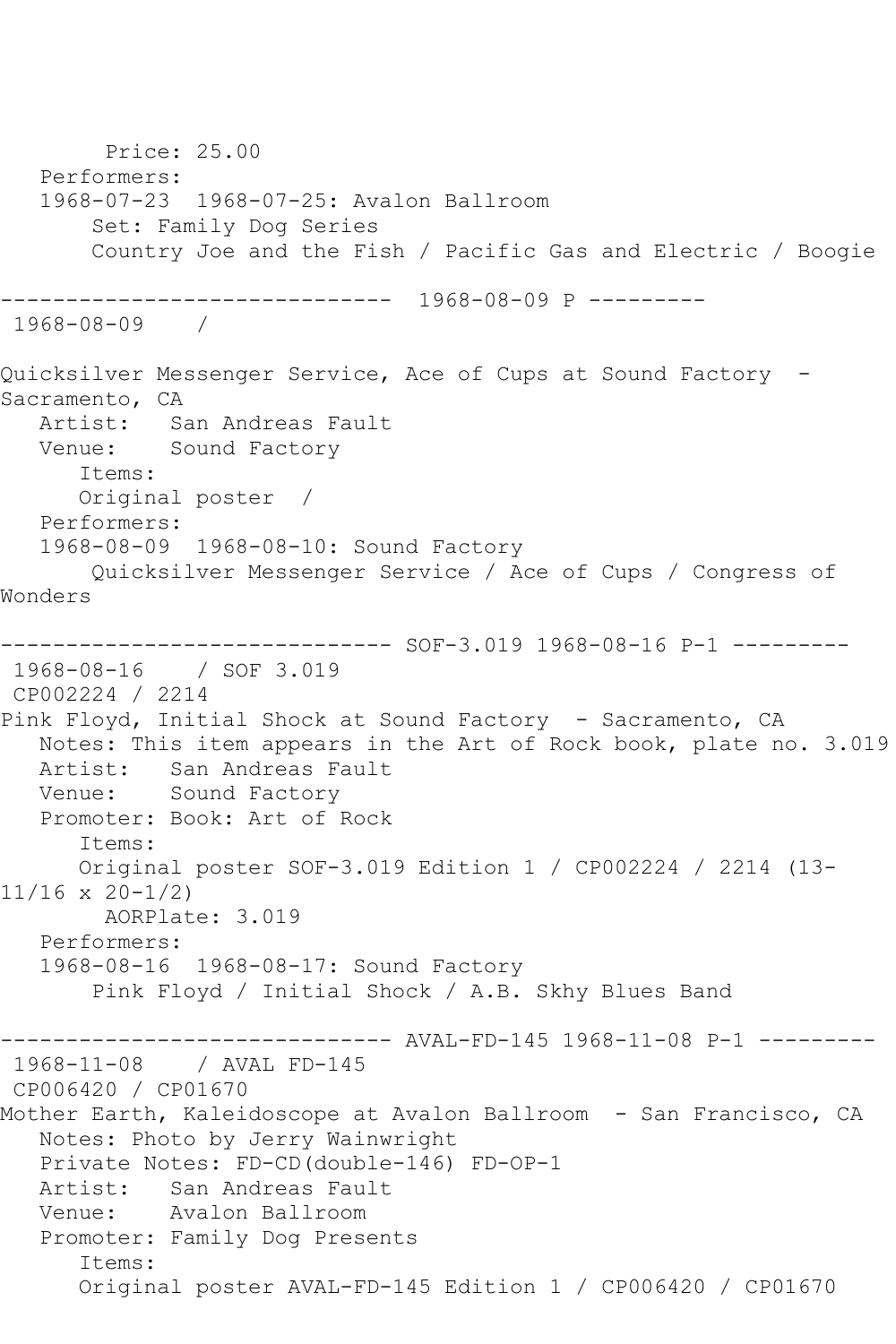```
 Description: 1 original (14-3/8 x 21-1/2)
         Price: 50.00
       Postcard AVAL-FD-145 Edition 1 / CP005415 / CP00664
         Description: Double card with FD-146, postal variants apply. 
See Eric King's guide for complete details. (6-1/2 x 9-1/4)
         Price: 25.00
   Performers:
   1968-11-08 1968-11-10: Avalon Ballroom
        Set: Family Dog Series
        Mother Earth / Kaleidoscope / A.B. Skhy Blues Band
                 ------------------------------ AVAL-FD-146 1968-11-15 P-1 ---------
1968-11-15 / AVAL FD-146
CP008921 / CP04438
Love, Lee Michaels at Avalon Ballroom - San Francisco, CA
   Notes: Photo by Thomas Weir
   Private Notes: FD-CD(double-145) FD-OP-1
   Artist: San Andreas Fault
   Venue: Avalon Ballroom
   Promoter: Family Dog Presents
       Items:
       Original poster AVAL-FD-146 Edition 1 / CP008921 / CP04438
         Description: 1 original (14 x 20)
         Price: 75.00
       Postcard AVAL-FD-146 Edition 1 / CP005414 / CP00663
         Description: Double card with FD-145, with postal variants. 
See Eric King's guide for complete details. (6-1/2 x 9-1/4)
         Price: 25.00
   Performers:
   1968-11-15 1968-11-17: Avalon Ballroom
        Set: Family Dog Series
        Love / Lee Michaels / Salloom Sinclair / Mother Bear
------------------------------ AVAL-FD-147 1968-11-28 P-1 ---------
1968-11-28 / AVAL FD-147
CP006422 / CP01672
Quicksilver Messenger Service, Sons of Champlin at Avalon Ballroom 
- San Francisco, CA
   Notes: Photo by Steve Rahn
   Private Notes: FD-CD(stamp) FD-OP-1
   Artist: San Andreas Fault
   Venue: Avalon Ballroom
   Promoter: Family Dog Presents
       Items:
       Original poster AVAL-FD-147 Edition 1 / CP006422 / CP01672
         Description: 1 original (14-3/8 x 20-1/8)
         Price: 50.00
```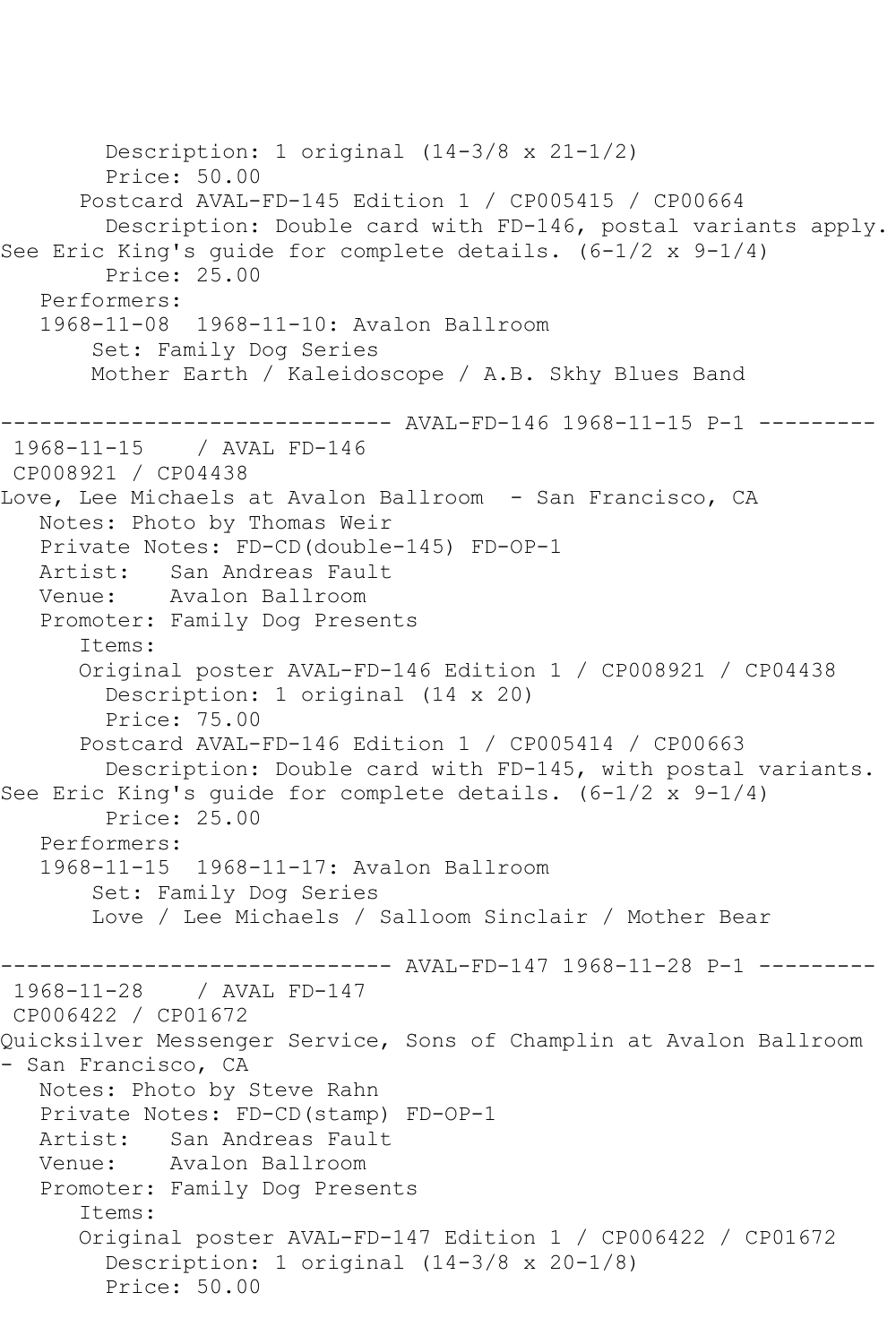```
 Postcard AVAL-FD-147 Edition 1 / CP005416 / CP00665
         Description: 1 original with postal variants. See Eric 
King's guide for complete details. (4-5/8 x 6-7/16)
         Price: 20.00
   Performers:
   1968-11-28 1968-11-30: Avalon Ballroom
        Set: Family Dog Series
        Quicksilver Messenger Service / Sons of Champlin / Initial 
Shock
------------------------------ AVAL-FD+ 1968-12-06 H-1 ---------
1968-12-06 / AVAL FD+
CP013468 / HG681206
Kaleidoscope, Magic Sam at Avalon Ballroom [San Francisco, CA]
   Notes: Sometimes referred to as FD-148, but not by Eric King.
This item appears in the Art of Rock book, plate no. 2.020
   Artist: San Andreas Fault
   Venue: Avalon Ballroom
   Promoter: Family Dog Presents
      Items:
      Handbill AVAL-FD+ Edition 1 / CP013468 / HG681206 (4-/8 x 8-
1/2)
        AORPlate: 2.020 
         Price: 325.00
       Handbill AVAL-FD+ Edition 1 / CP070107 (4-/8 x 8-1/2)
        AORPlate: 2.020 
         Price: 325.00
   Performers:
   1968-12-06 1968-12-08: Avalon Ballroom
        Kaleidoscope / Magic Sam / Johnny Winter
                 ------------------------------ WIN-FD+ 1969-01-17 P-1 ---------
1969-01-17 / WIN FD+
CP001244 / 1259
Mothers of Invention, Sir Douglas Quintet at Winterland [San 
Francisco, CA]
      Event: Family Dog Revival: Give Me That Good Oldtime Religion
   Artist: San Andreas Fault
   Venue: Winterland
   Promoter: Family Dog Presents
       Items:
      Original poster WIN-FD+ Edition 1 / CP001244 / 1259
         Description: 1 original (28-1/2 x 22-3/4)
       Original poster (Pirate) WIN-FD+ Edition 1 / CP013469 / 
HG690117 (22-3/4 x 28-1/2)
         Price: 75.00
      Handbill WIN-FD+ Edition 1 /
```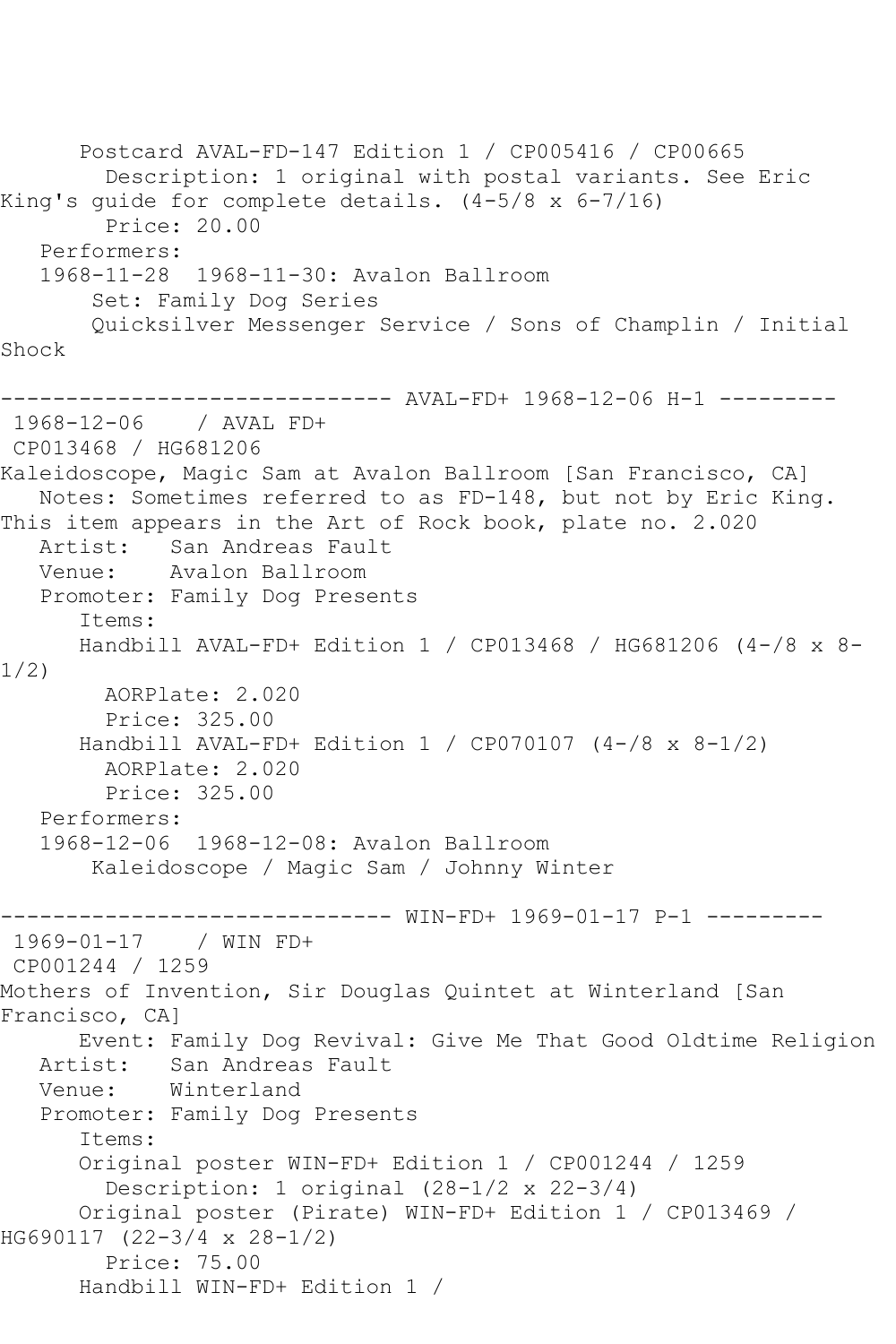Price: 50.00 Performers: 1969-01-17 1969-01-18: Winterland Mothers of Invention / Sir Douglas Quintet / Pacific Gas and Electric ------------------------------ WIN-FD+ 1969-01-24 P-1 --------- 1969-01-24 / WIN FD+ CP001343 / 1359 Moby Grape, It's a Beautiful Day at Winterland - San Francisco, CA Artist: San Andreas Fault Venue: Winterland Promoter: Family Dog Presents Items: Original poster WIN-FD+ Edition 1 / CP001343 / 1359 Description: 1 original (11-1/8 x 27-2/8) Price: 75.00 Handbill WIN-FD+ Edition 1 / CP013470 / HG690124 Description: 1 handbill Price: 50.00 Performers: 1969-01-24 1969-01-25: Winterland Moby Grape / It's a Beautiful Day / Other Half / Tim Hardin ------------------------------ FAIR 1969-02-19 P-1 --------- 1969-02-19 / FAIR CP002186 / 2177 Sons of Champlin, Beefy Red at Fairfax Pavilion - Fairfax, CA Artist: San Andreas Fault Venue: Fairfax Pavilion Items: Original poster FAIR Edition 1 / CP002186 / 2177 (11-11/16 x  $15 - 3/4$  Performers: 1969-02-19: Fairfax Pavilion Sons of Champlin / Beefy Red ------------------------------ PETG-4.119 1969-02-21 P-1 --------- 1969-02-21 / PETG 4.119 CP001740 / 1764 Quicksilver Messenger Service, Boz Scaggs at Peterson Gymnasium at San Diego State University - San D Notes: This item appears in the Art of Rock book, plate no. 4.119 Event: Homage to Steve Ditko Artist: San Andreas Fault Venue: Peterson Gymnasium at San Diego State University Promoter: Direct Productions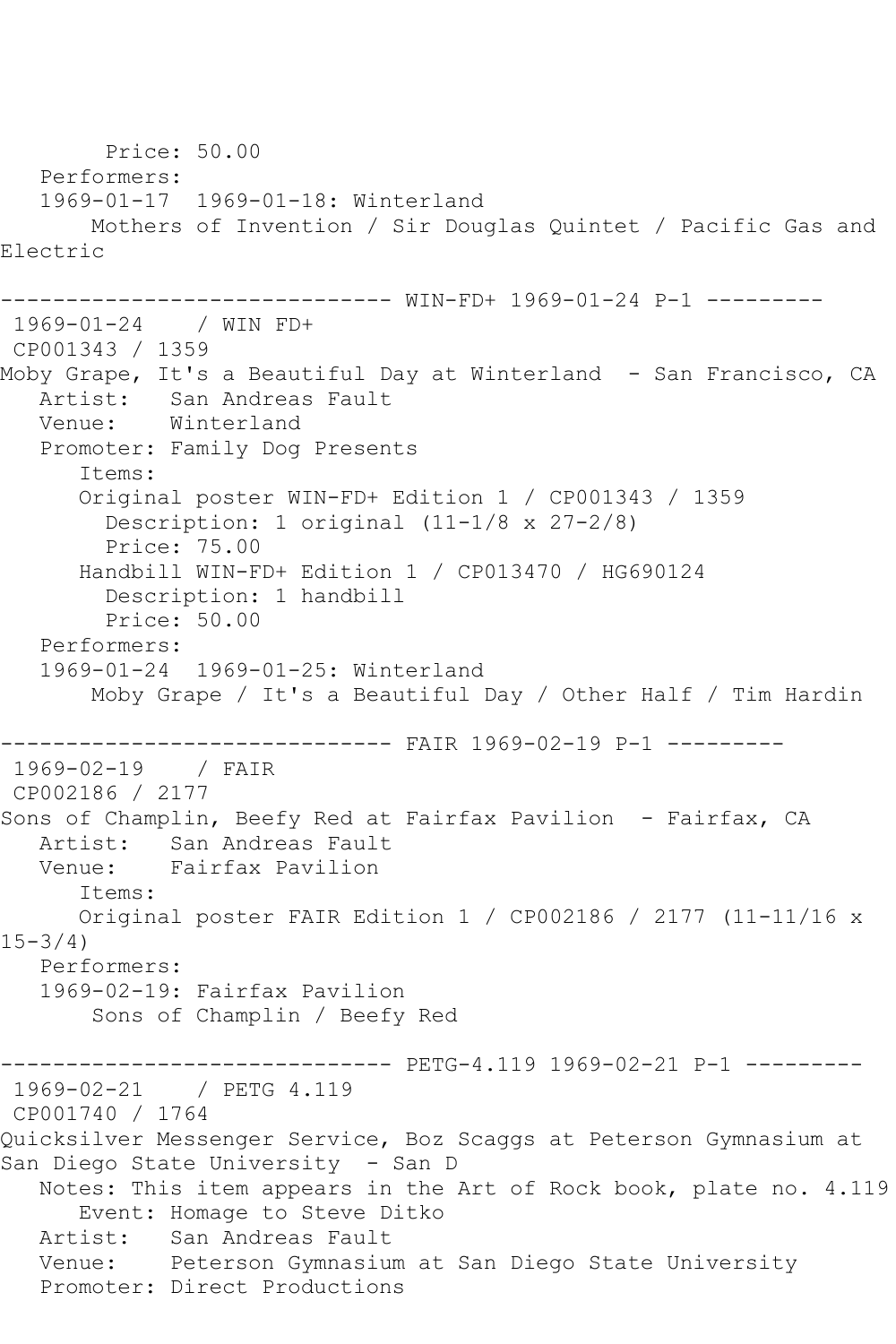Items: Original poster PETG-4.119 Edition 1 / CP001740 / 1764 AORPlate: 4.119 Performers: 1969-02-21: Peterson Gymnasium at San Diego State University Quicksilver Messenger Service / Boz Scaggs / Robert Savage ------------------------------ -4.118 1969-04-17 P-1 --------- 1969-04-17 / 4.118 CP002215 / 2205 Sons, Elvin Bishop at USD Gymnasium, University of San Diego - San Diego, CA Notes: This item appears in the Art of Rock book, plate no. 4.118 Artist: San Andreas Fault Venue: USD Gymnasium, University of San Diego Promoter: Specker Bros Items: Original poster -4.118 Edition 1 / CP002215 / 2205 (13 x 17) AORPlate: 4.118 Performers: 1969-04-17 1969-04-18: USD Gymnasium, University of San Diego Sons / Elvin Bishop / Stoneground ------------------------------ FDGH-FDGH 1969-06-13 H-1 --------- 1969-06-13 / FDGH FDGH CP013471 / HG690613 Charlatans, Jefferson Airplane at 660 Great Highway [San Francisco, CA] Artist: San Andreas Fault Venue: 660 Great Highway Promoter: Family Dog Great Highway Items: Handbill FDGH-FDGH Edition 1 / CP013471 / HG690613 (2 x 4) Performers: 1969-06-13 1969-06-15: 660 Great Highway Charlatans / Jefferson Airplane ------ FDGH-FDGH 1969-06-20 P-1 ---------1969-06-20 / FDGH FDGH CP013472 / HG690620 Family Dog at 660 Great Highway - San Francisco, CA Artist: San Andreas Fault Venue: 660 Great Highway Promoter: Family Dog Great Highway Items: Original poster FDGH-FDGH Edition 1 / CP013472 / HG690620 (2-  $1/2 \times 4 - 3/8$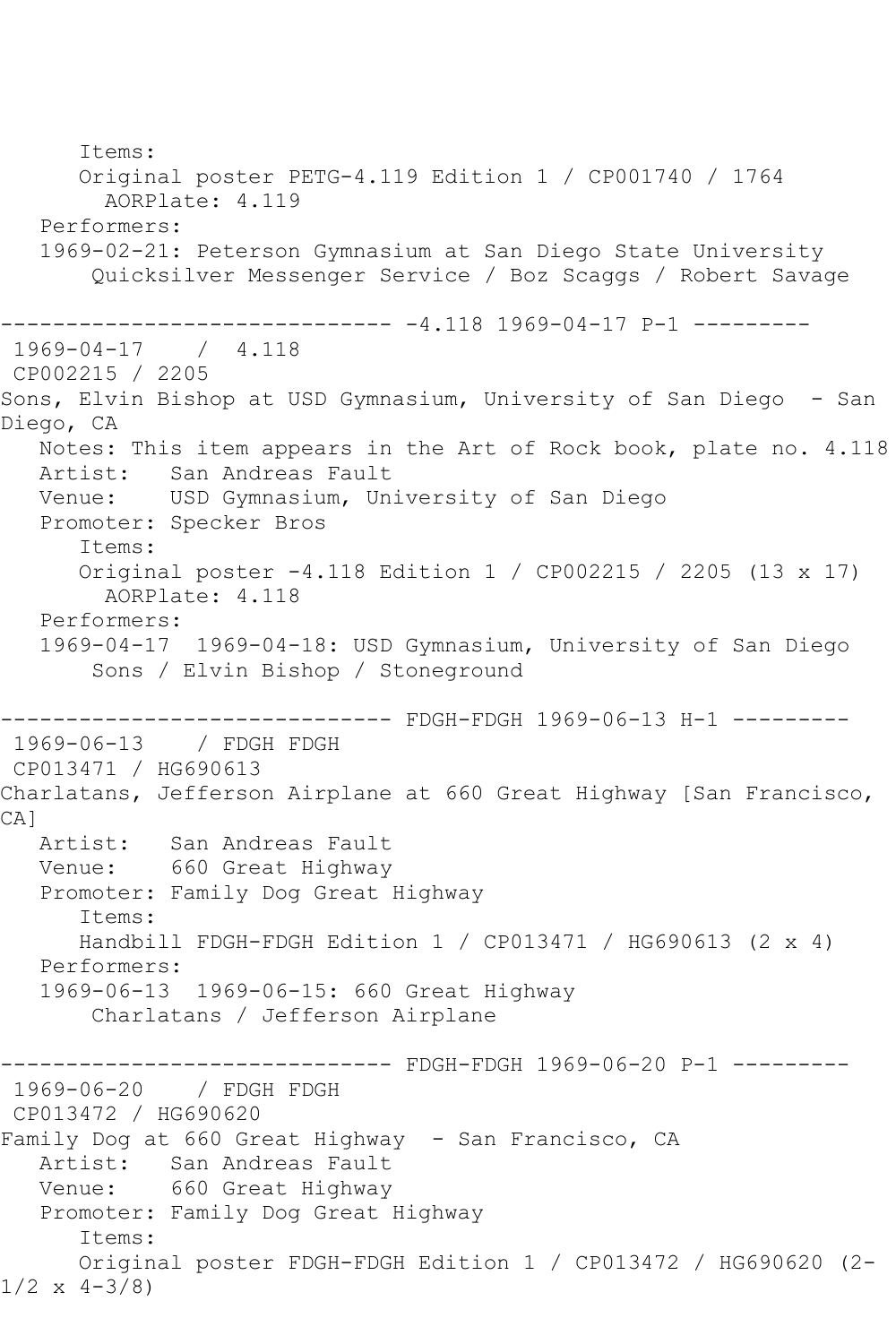Performers: 1969-06-20 1969-06-22: 660 Great Highway Family Dog ------------------------------ MONF 1969-06-28 P-1 --------- 1969-06-28 / MONF CP001225 / 1240 Lee Michaels, Ballin' Jack at Monterey Fairgrounds - Monterey, CA Event: A Sunday Afternoon with Lee Michaels Artist: San Andreas Fault Venue: Monterey Fairgrounds Items: Original poster MONF Edition 1 / CP001225 / 1240 (16-1/2 x 13) Performers: 1969-06-28: Monterey Fairgrounds Lee Michaels / Ballin' Jack / Mule ------------------------------ -3.024 1969-10-18 P-1 --------- 1969-10-18 / 3.024 CP000102 / 0102 Spirit, Time at Swing Auditorium - San Bernadino, CA Notes: This item appears in the Art of Rock book, plate no. 3.024 Artist: San Andreas Fault Venue: Swing Auditorium Promoter: Book: Art of Rock Items: Original poster -3.024 Edition 1 / CP000102 / 0102 (14-11/16 x 21-1/2) AORPlate: 3.024 Performers: 1969-10-18: Swing Auditorium Spirit / Time / Hook / Lee Michaels ------------------------------ FDGH-FDGH 1970-06-30 P-1 --------- 1970-06-30 / FDGH FDGH CP013540 / HG700630 Kinks, Osceola at 660 Great Highway - San Francisco, CA Artist: San Andreas Fault Venue: 660 Great Highway Promoter: Family Dog Great Highway Items: Original poster FDGH-FDGH Edition 1 / CP013540 / HG700630 Description: 1 original with three variations Price: 600.00 Performers: 1970-06-30 1970-07-01: 660 Great Highway Kinks / Osceola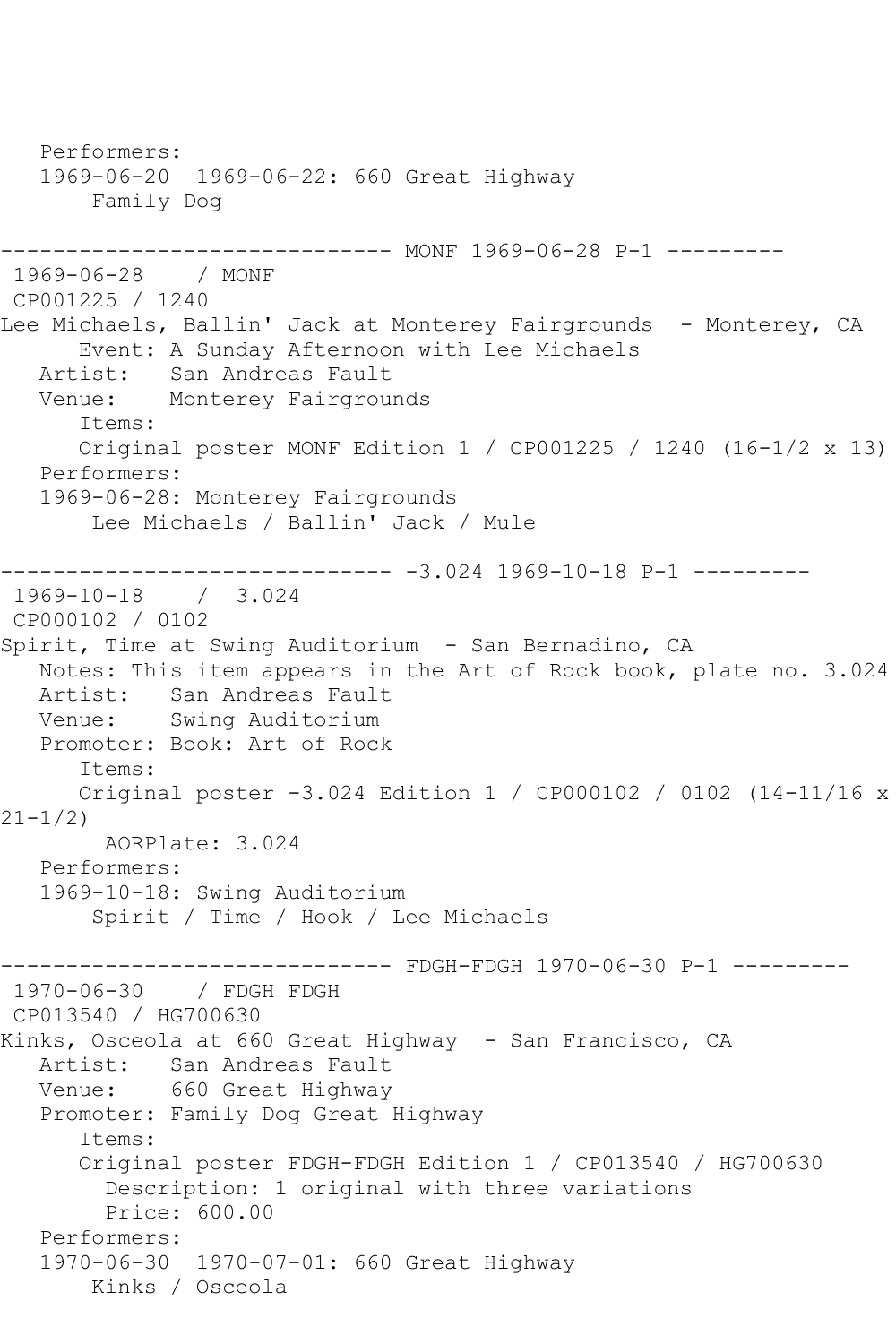------------------------------ FD-FD 1970-07-02 P-1 --------- 1970-07-02 / FD FD CP013541 / HG700702 Kinks, Beggar's Opera at Ygnacio Valley High School - San Francisco, CA<br>Artist: San Andreas Fault Venue: Ygnacio Valley High School Promoter: Family Dog Presents Items: Original poster FD-FD Edition 1 / CP013541 / HG700702 Description: 1 original (13-7/8 x 18) Performers: 1970-07-02: Ygnacio Valley High School Kinks / Beggar's Opera ------------------------------ EUP-4.093 1970-07-14 P-1 --------- 1970-07-14 / EUP 4.093 CP001176 / 1187 Grateful Dead, New Riders of the Purple Sage at Euphoria - San Rafael, CA Notes: This item appears in the Art of Rock book, plate no. 4.093 Artist: San Andreas Fault Venue: Euphoria , 737 East Francisco Blvd. SAN RAFAEL, CA Promoter: Euphoric Enterprises Items: Original poster EUP-4.093 Edition 1 / CP001176 / 1187 (13- 11/16 x 18) AORPlate: 4.093 Price: 400.00 Handbill -4.093 / (6-1/4 x 7-7/8) AORPlate: 4.093 Price: 100.00 EUP-4.093 / CP002058 / 2045 AORPlate: 4.093 Performers: 1970-07-14: Euphoria , 737 East Francisco Blvd. SAN RAFAEL, CA Grateful Dead / New Riders of the Purple Sage / Rubber Duck Company ------------ FDGH-FDGH 1970-07-14 P-1 ---------1970-07-14 / FDGH FDGH CP009743 / CS04838 Terry Reid, Cat Mother at 660 Great Highway - San Francisco, CA Artist: San Andreas Fault Venue: 660 Great Highway Promoter: Family Dog Great Highway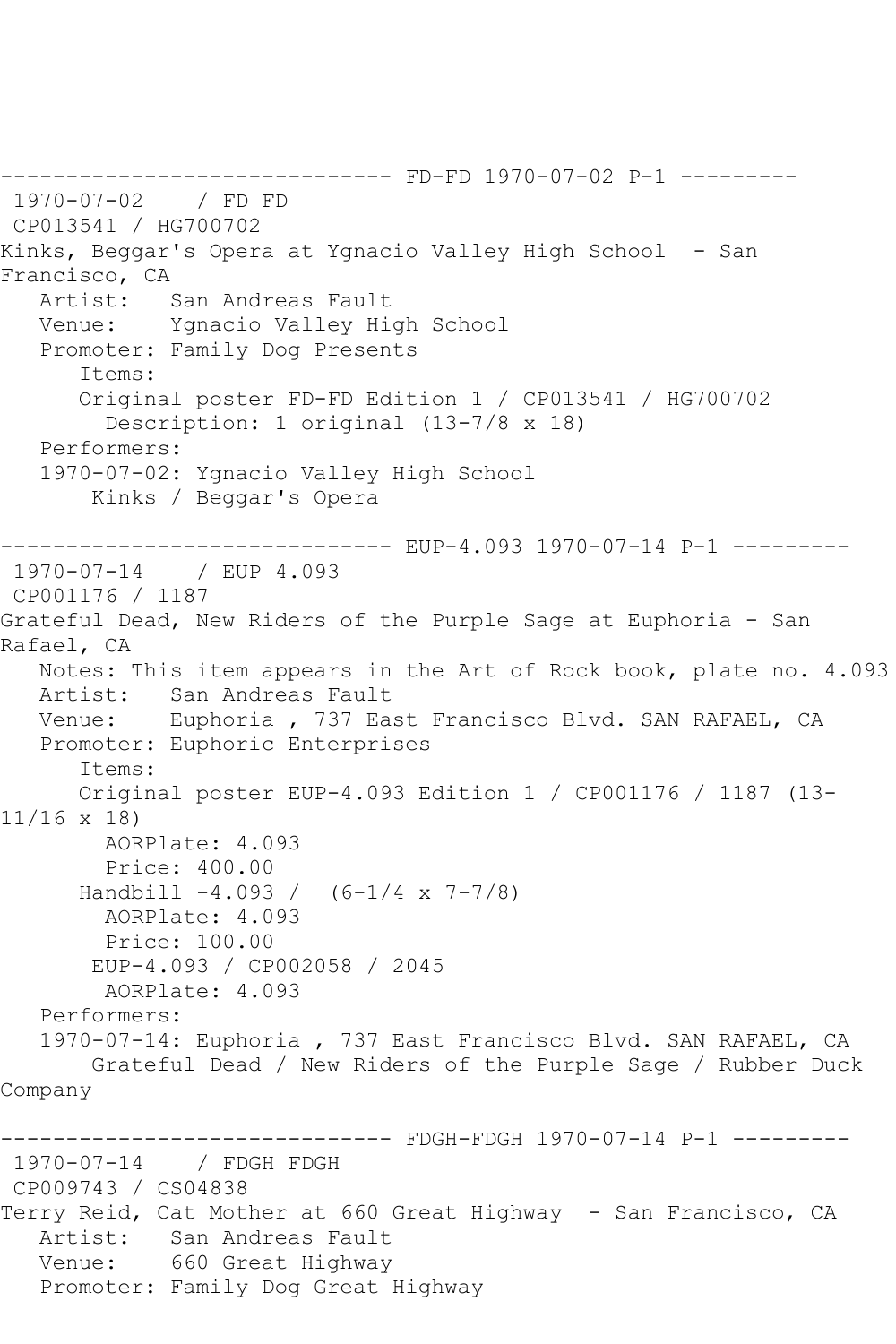Items: Original poster FDGH-FDGH Edition 1 / CP009743 / CS04838 (5- 5/8 x 17) Price: 100.00 FDGH-FDGH / CP013542 / HG700714 Performers: 1970-07-14 1970-07-15: 660 Great Highway Terry Reid / Cat Mother / Ace of Cups ------------------------------ FDGH-FDGH 1970-08-14 P-1 --------- 1970-08-14 / FDGH FDGH CP070130 It's a Beautiful Day, Osceola at 660 Great Highway - San Francisco, CA Artist: San Andreas Fault Venue: 660 Great Highway Promoter: Family Dog Great Highway Items: Original poster FDGH-FDGH Edition 1 / CP070130 (8-1/2 x 10- 5/8) Price: 140.00 Original poster FDGH-FDGH Edition 1 / CP013546 / HG700814 (8-  $1/2 \times 10-5/8$  Price: 140.00 Original poster FDGH-FDGH Edition 1 / CP070131 (8-1/2 x 10- 5/8) Price: 140.00 Performers: 1970-08-14 1970-08-16: 660 Great Highway It's a Beautiful Day / Osceola / Sawbuck ------------------------------ FDGH-FDGH 1970-08-21 P --------- 1970-08-21 / FDGH FDGH CP070131 Quicksilver Messenger Service, Robert Savage at 660 Great Highway - San Francisco, CA Artist: San Andreas Fault Venue: 660 Great Highway Promoter: Family Dog Great Highway Items: Original poster FDGH-FDGH / CP070131 (8-1/2 x 10-5/8) Price: 150.00 Original poster FDGH-FDGH Edition 1 / CP013547 / HG700821 (8-  $1/2 \times 10-5/8$  Price: 150.00 Performers: 1970-08-21 1970-08-22: 660 Great Highway